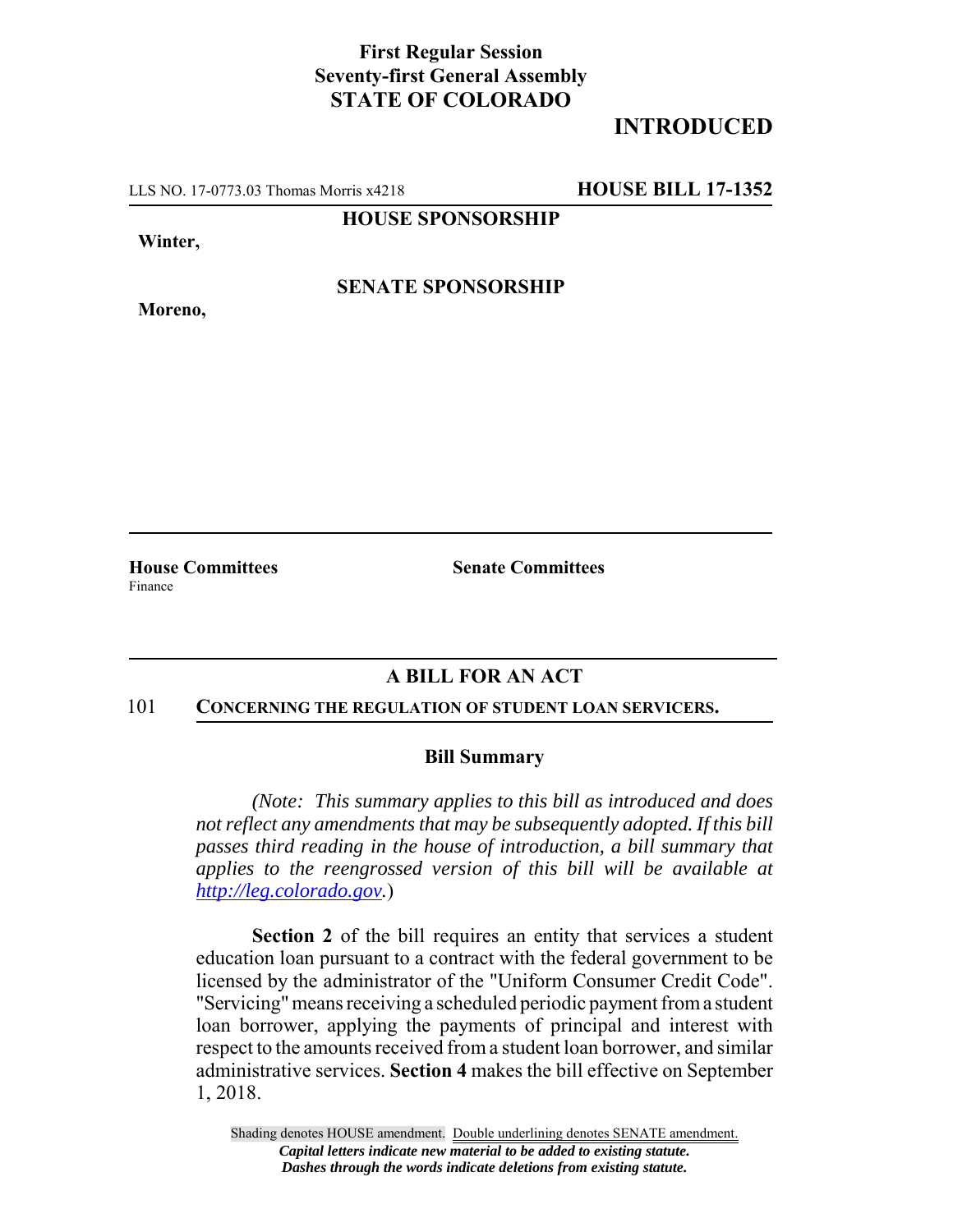*Be it enacted by the General Assembly of the State of Colorado:*

 **SECTION 1. Legislative declaration.** (1) The general assembly hereby:

(a) Finds that:

 (I) Student loan debt has reached a crisis point. More than 44,000,000 individuals in the United States owe some amount of student loan debt. Total student loan debt in the United States currently exceeds \$1.3 trillion, surpassing both the amount of credit card debt and car loans. With tuition and other college costs on the rise, student loan debt continues to rise, with no clear reduction in sight.

 (II) According to the Institute for College Access and Success, 56% of Colorado's students graduate with student loan debt averaging 13 \$25,840. There are approximately 761,000 student loan borrowers in Colorado, and the total student loan debt outstanding for Coloradans is approximately \$19 billion.

 (III) Student loan debt is a hindrance to the state's economy, preventing borrowers from achieving financial independence, buying property, starting businesses, and otherwise investing in Colorado's economy;

(b) Determines that:

 (I) Student loan servicers administer student loans, serving as a critical link between borrowers and lenders in managing accounts, processing payments, and communicating directly with borrowers. Despite this critical relationship, according to the federal Consumer Financial Protection Bureau (CFPB), there are no consistent, market-wide federal standards for student loan servicing.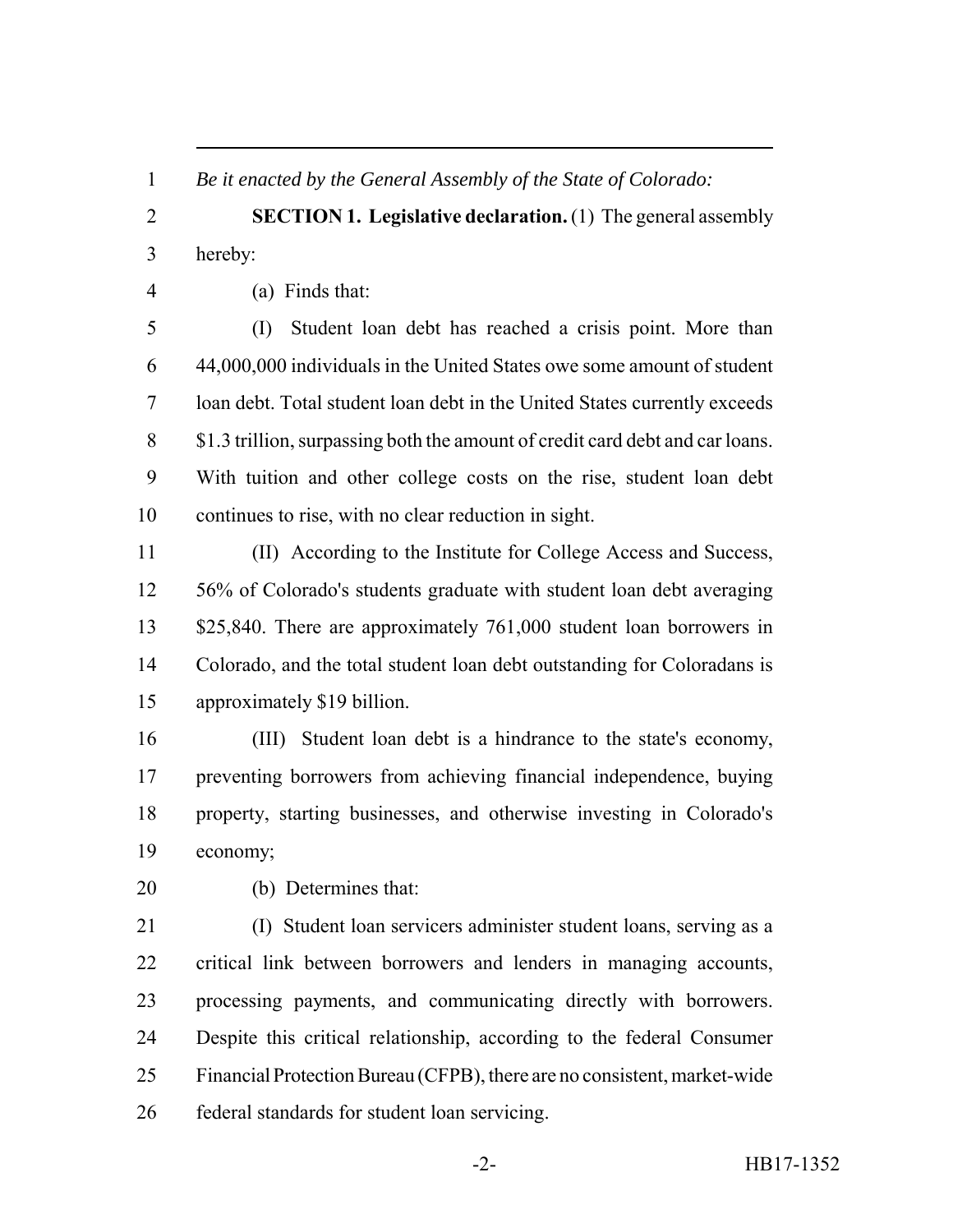(II) The CFPB released a report in September of 2015 that found that student loan borrowers encounter servicers that discourage borrower-friendly alternative payment plans, fail to respond to questions and payment processing errors, and fail to provide sufficient information to borrowers regarding payments, benefits, interest rates, and other charges; and

 (III) A report released in March of 2017 found that Coloradans have complained to the CFPB 124 times about their student loan servicers in 2017 alone, and that nationally, complaints against servicers had increased by 429% compared to data collected in 2016; and

 (c) Declares that the general assembly intends by the enactment of this act to promote all of the following:

 (I) Meaningful access to federal affordable repayment and loan forgiveness benefits;

 (II) Reliable information about student loans and loan repayment options; and

(III) Quality customer service and fair treatment.

 **SECTION 2.** In Colorado Revised Statutes, **add** 5-2-311 as follows:

 **5-2-311. Student loan servicers - definitions - rules.** (1) **Definitions.** AS USED IN THIS SECTION AND WITH REGARD TO STUDENT EDUCATION LOANS, STUDENT LOAN SERVICERS, AND STUDENT LOAN 23 BORROWERS ONLY:

(a) "SERVICING":

(I) MEANS:

 (A) RECEIVING A SCHEDULED PERIODIC PAYMENT FROM A STUDENT LOAN BORROWER PURSUANT TO THE TERMS OF A STUDENT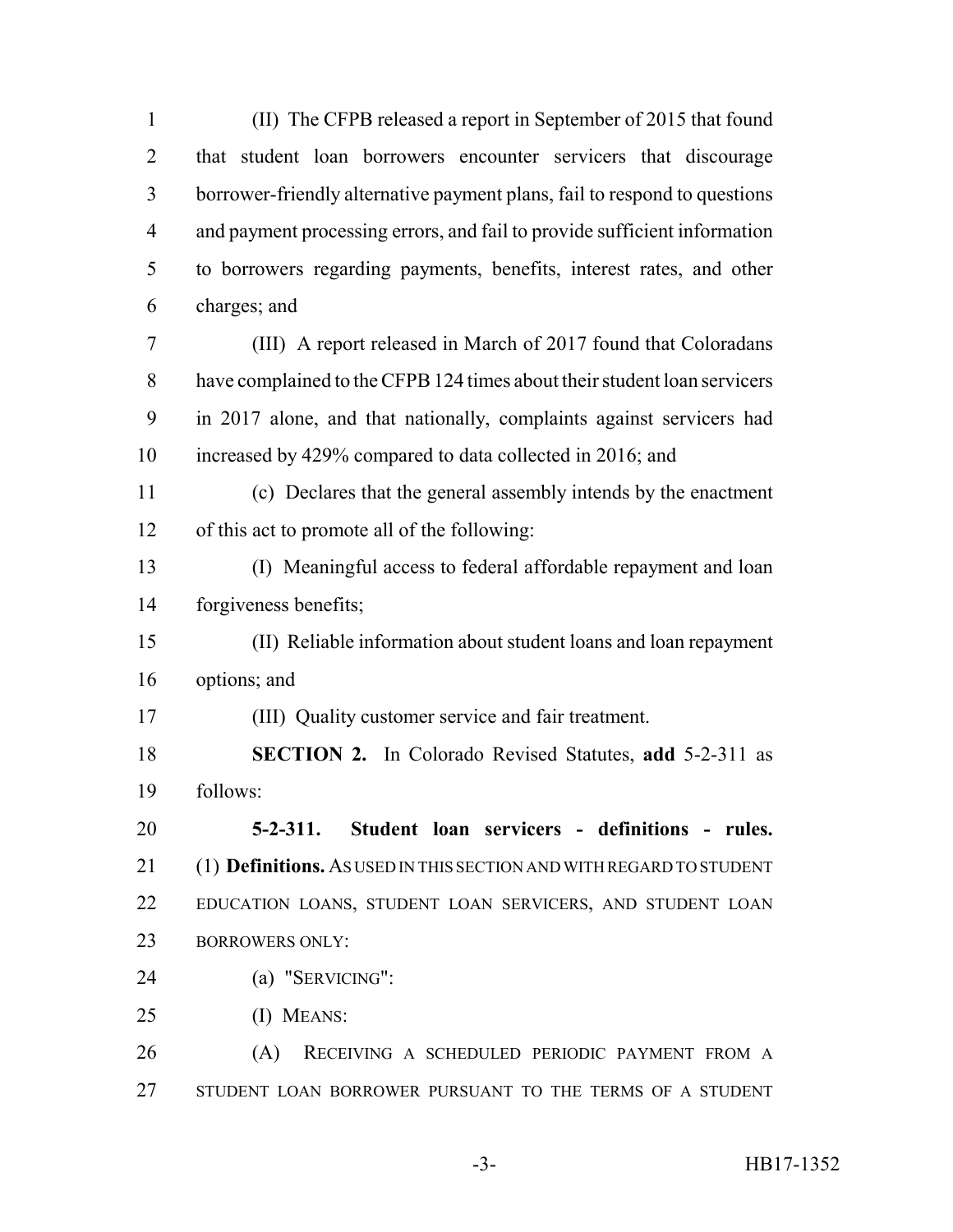EDUCATION LOAN;

 (B) APPLYING THE PAYMENTS OF PRINCIPAL, INTEREST, AND SUCH OTHER PAYMENTS WITH RESPECT TO THE AMOUNTS RECEIVED FROM A STUDENT LOAN BORROWER AS MAY BE REQUIRED PURSUANT TO THE TERMS OF A STUDENT EDUCATION LOAN;

 (C) TAKING ASSIGNMENTS OF AND UNDERTAKING DIRECT COLLECTION OF PAYMENTS FROM OR ENFORCEMENT OF RIGHTS AGAINST CONSUMERS ARISING FROM STUDENT EDUCATION LOANS; AND

 (D) PERFORMING OTHER ADMINISTRATIVE SERVICES WITH RESPECT 10 TO A STUDENT EDUCATION LOAN;

 (II) DOES NOT INCLUDE ORIGINATING OR MAKING ANY TYPE OF LOAN.

 (b) "STUDENT EDUCATION LOAN" MEANS A CONSUMER CREDIT TRANSACTION THAT IS NOT, BUT FOR THIS SECTION, A CONSUMER CREDIT TRANSACTION FOR WHICH A LICENSE IS REQUIRED PURSUANT TO SECTION 5-2-301, AND THAT IS USED TO FINANCE EDUCATION OR OTHER SCHOOL-RELATED EXPENSES; EXCEPT THAT, FOR PURPOSES OF IMPLEMENTING THIS SECTION IN CONNECTION WITH OTHER PROVISIONS OF THIS PART 3 ONLY, A CONSUMER CREDIT TRANSACTION INCLUDES THOSE TRANSACTIONS IN WHICH THE PRINCIPAL OR THE AMOUNT FINANCED EXCEEDS SEVENTY-FIVE THOUSAND DOLLARS.

**(c) "STUDENT LOAN BORROWER" MEANS:** 

**(I)** AN INDIVIDUAL WHO HAS RECEIVED OR AGREED TO PAY A STUDENT EDUCATION LOAN; OR

 (II) AN INDIVIDUAL WHO SHARES RESPONSIBILITY WITH THE 26 INDIVIDUAL SPECIFIED IN SUBSECTION  $(1)(c)(I)$  of this section for REPAYING THE STUDENT EDUCATION LOAN.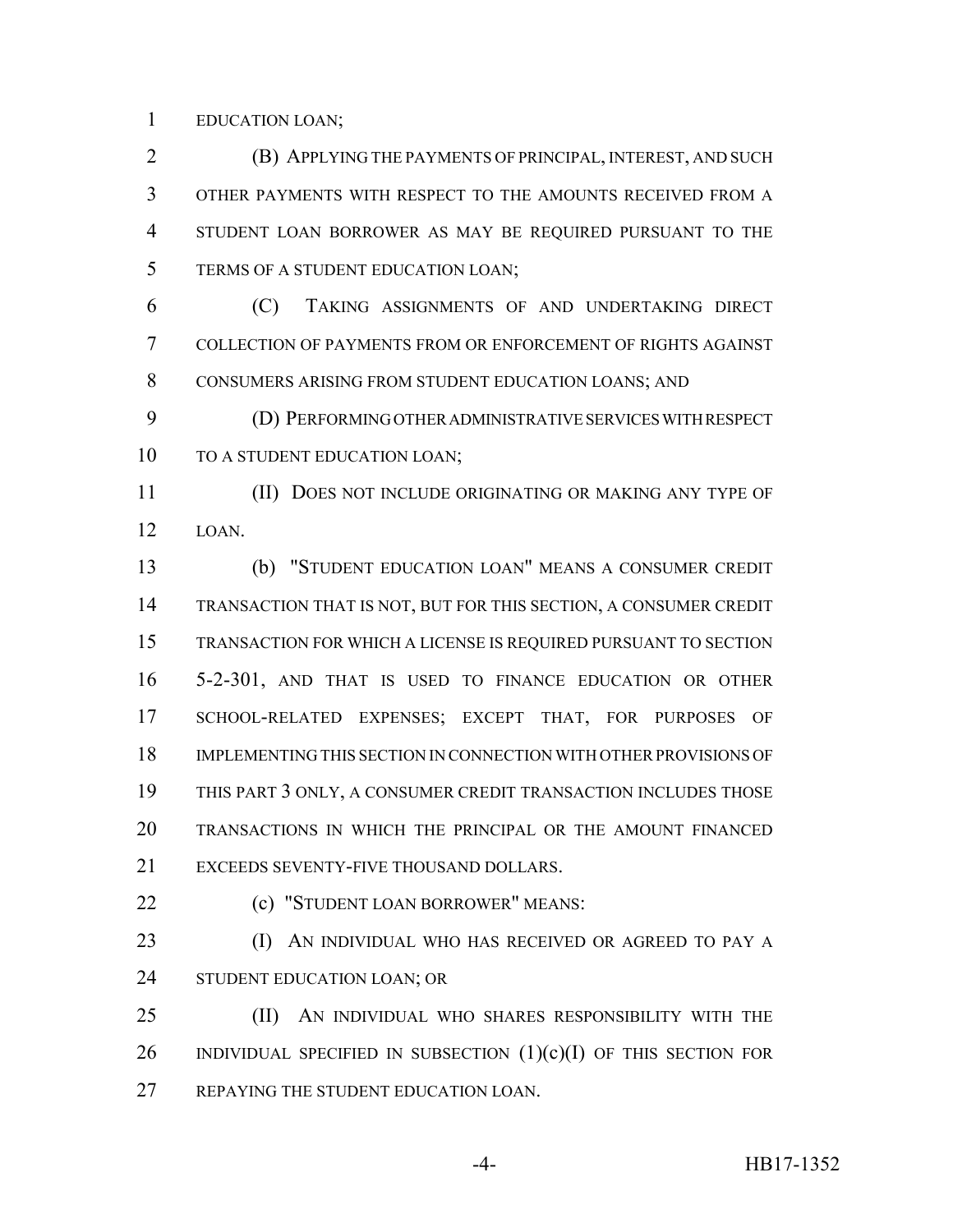(d) "STUDENT LOAN SERVICER" MEANS A PERSON, WHEREVER LOCATED, RESPONSIBLE PURSUANT TO A CONTRACT WITH THE UNITED STATES SECRETARY OF EDUCATION FOR SERVICING A STUDENT EDUCATION LOAN MADE TO A STUDENT LOAN BORROWER PURSUANT TO THE FEDERAL "ENSURING CONTINUED ACCESS TO STUDENT LOANS ACT OF 2008", PUB.L. 110-227.

 (e) "SUPERVISED LENDER", FOR THE PURPOSES OF IMPLEMENTING THIS SECTION IN CONNECTION WITH OTHER PROVISIONS OF THIS PART 3 ONLY AND WITH REGARD TO THE SERVICING OF A STUDENT EDUCATION LOAN BY A STUDENT LOAN SERVICER ONLY, INCLUDES A STUDENT LOAN SERVICER.

 (2) **Licensing of student loan servicers.** (a) (I) AN ENTITY SHALL 13 NOT ACT AS A STUDENT LOAN SERVICER, DIRECTLY OR INDIRECTLY, WITHOUT FIRST OBTAINING A SUPERVISED LENDER LICENSE FROM THE ADMINISTRATOR PURSUANT TO THIS PART 3, UNLESS THE ENTITY IS 16 EXEMPT FROM LICENSURE PURSUANT TO SUBSECTION  $(2)(a)(II)$  OF THIS SECTION.

18 (II) THE FOLLOWING ENTITIES ARE EXEMPT FROM SUBSECTION 19  $(2)(a)(I)$  OF THIS SECTION:

 (A) A STATE OR FEDERALLY CHARTERED BANK, SAVINGS BANK, SAVINGS AND LOAN ASSOCIATION, OR CREDIT UNION;

**(B)** A WHOLLY OWNED SUBSIDIARY OF ANY BANK OR CREDIT UNION; AND

**(C)** AN OPERATING SUBSIDIARY IN WHICH EACH OWNER OF THE OPERATING SUBSIDIARY IS WHOLLY OWNED BY THE SAME BANK OR CREDIT UNION.

(b) ALL OF THE PROVISIONS OF THIS PART 3 THAT APPLY TO THE